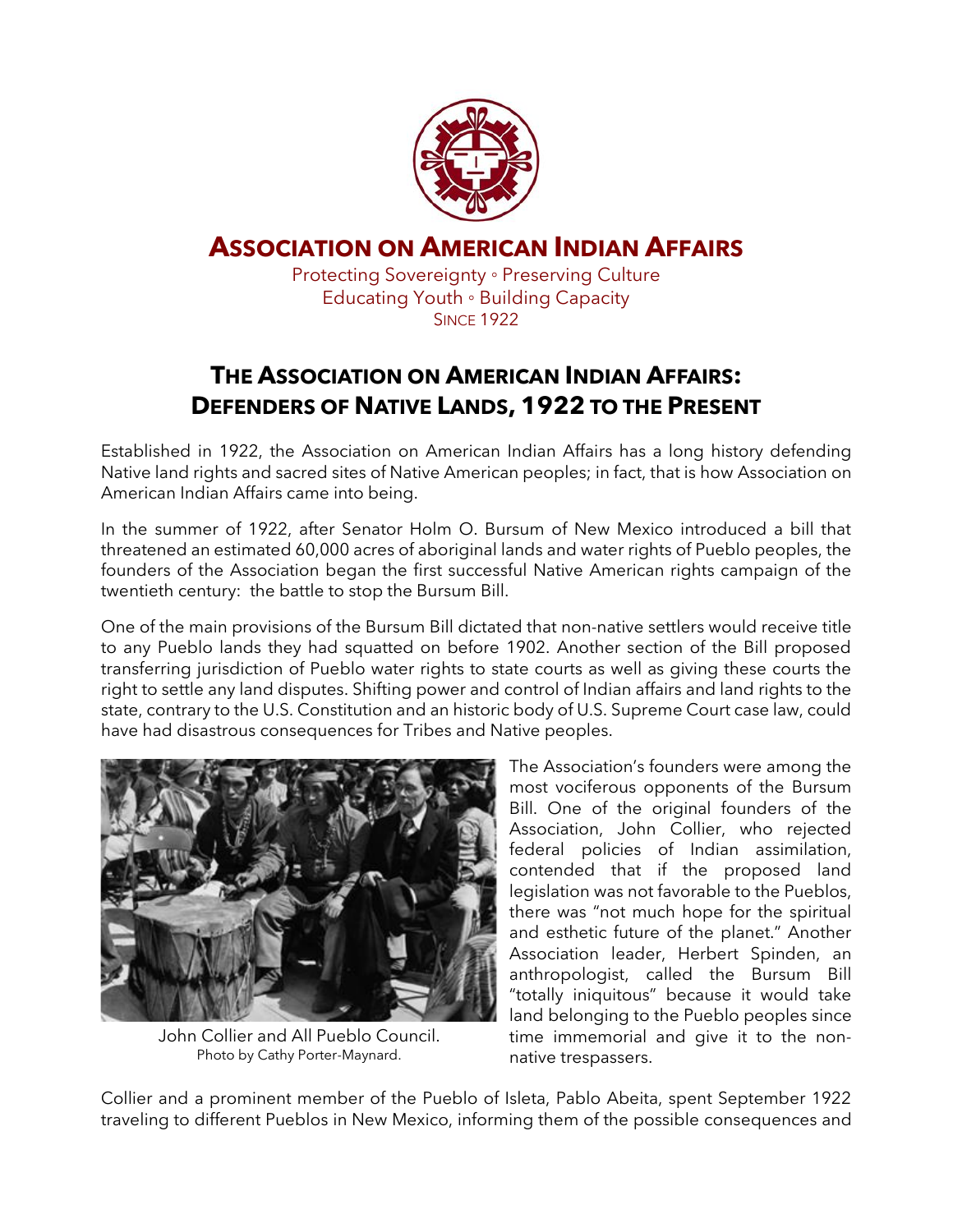outcomes of the Bursum Bill. On November 5, 1922, a meeting was called at the Pueblo of Santo Domingo to strategize a unified Pueblo response to the Bill. Charlie Kie of the Pueblo of Laguna chaired this meeting at which Collier and 121 delegates representing 20 Pueblos in New Mexico gathered to devise a strategy to defeat the Bill. It was decided at this meeting that a smaller delegation of Pueblo representatives would travel to Washington, D.C. with Collier to lobby against the Bill. While Collier and the Pueblo delegates were successfully rallying support in D.C. – even swaying Wall Street bankers to lobby Congress following the performance of a traditional dance outside the New York Stock Exchange, other leadership of the Association worked diligently to protest the Bill by mailing out informational pamphlets to the public, building a large network of allies, testifying before Congress and advising the All Pueblo Council (today known as the All Pueblo Council of Governors) wherever possible.

While some thought the Pueblos should be more willing to compromise with Congress (including a few of the founders of the Association), Collier took a rigid stance against the Bill and demanded the return of Pueblo lands and water rights. The All Pueblo Council supported Collier and permitted him to speak on their behalf. The Bursum Bill died. In its place was the Pueblo Lands Act of June 1924, which involved all parties. The Act established a three-member lands board with the authority to determine which claimants should be given title to disputed tracts. Collier and the All Pueblo Council agreed to this legislation because it granted the Pueblos the right to challenge the board's decisions in court and it assured compensation for any and all land lost.

The Pueblo land rights issues propelled the Association's growth and advocacy efforts shifting federal policy away from assimilationist policies of the past towards Tribal self-determination and sovereignty. Continuing into the 1960's, the Association was involved in a legal case that was instrumental in protecting Alaskan Native land from misappropriation by the State of Alaska and the Alaska Statehood Act. Alaska had become a state in 1959 and its Statehood Act granted it the right to select 103 million acres from the "public" domain. Although the Act stipulated that Native lands were exempt from selection, the State swiftly moved to expropriate lands clearly used and occupied by Alaskan Native villages and to claim royalties from federal



All Pueblo Council in front of the White House after defeating the Bursum Bill in 1922 Palace of Governors Photo Archive

oil and gas leases from those Native lands. The Department of Interior's Bureau of Land Management began to process the state's selections without informing affected villages and ignored claims that Alaskan Natives already had on file. Attorneys for the Association and the village of Nenana argued this landmark case, which resulted in the U.S. Court of Appeals reaffirming that traditional Native use and occupancy created legal rights to the disputed lands and that such Native lands are exempt from expropriation by the Statehood Act.

Another success story is the protection of the Bighorn Medicine Wheel and Medicine Mountain. Medicine Mountain is sacred for many Tribes. In 1990, the Association helped create the Medicine Wheel Coalition which is a coalition of Plains Tribes who have a traditional history of using the Medicine Wheel and Medicine Mountain for spiritual purposes. With the assistance of the Association, in 1996 the Coalition negotiated and signed a Historic Preservation Plan (HPP) with